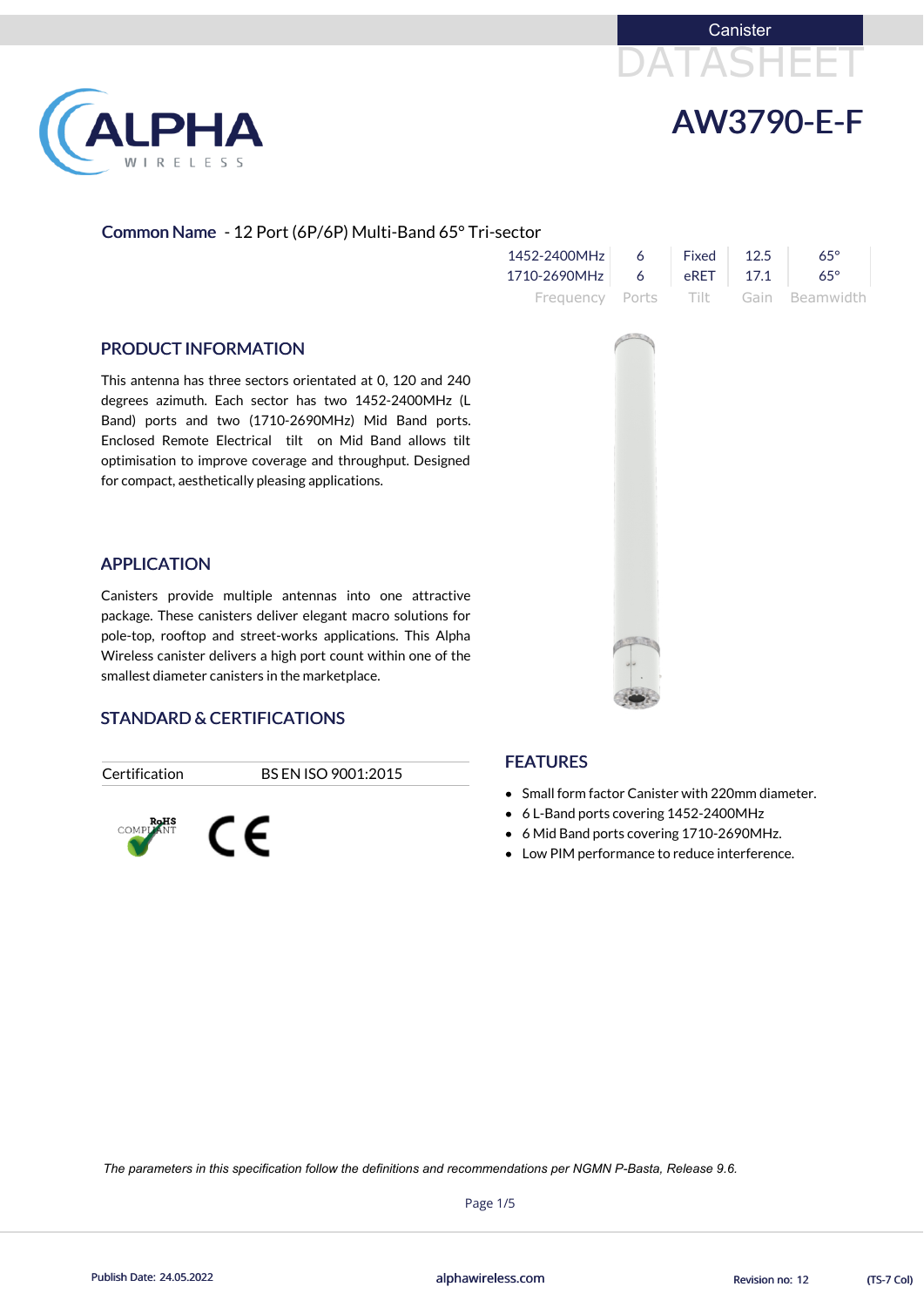

AW3790-E-F

## TECHNICAL SPECIFICATION

| <b>Electrical Specifications</b>           |              |            |                |                     |                |                |                              |                |                              |  |
|--------------------------------------------|--------------|------------|----------------|---------------------|----------------|----------------|------------------------------|----------------|------------------------------|--|
| <b>Frequency Range</b>                     |              | <b>MHz</b> | 1452-1492      | 1710-1920           | 1920-2170      | 2300-2400      | 1710-1920                    | 1920-2170      | 2300-2690                    |  |
| Polarisation                               |              | Degree     |                | +/-45° Slant Linear |                |                |                              |                |                              |  |
| Gain                                       | <b>Basta</b> | dBi        | $12.0 \pm 0.5$ | $12.3 \pm 0.5$      | $12.5 \pm 0.5$ | $12.9 \pm 0.5$ | $16.8 \pm 0.5$               | $17.1 \pm 0.5$ | $17.2 \pm 0.5$               |  |
|                                            | Max          | dBi        | 12.5           | 12.8                | 13.0           | 13.4           | 17.3                         | 17.6           | 17.7                         |  |
| Azimuth Beamwidth                          |              | Degree     | $75^\circ$     | $70^\circ$          | $65^\circ$     | $63^\circ$     | $69^\circ$                   | $64^\circ$     | $60^\circ$                   |  |
| Elevation Beamwidth                        |              | Degree     | $20^{\circ}$   | $18^{\circ}$        | $17^\circ$     | $15^{\circ}$   | $6.5^\circ$                  | $6.2^\circ$    | $6.0^\circ$                  |  |
| <b>Electrical Downtilt</b>                 |              | Degree     | $T2^{\circ}$   | $T2^{\circ}$        | $T2^{\circ}$   | $T2^{\circ}$   | $TO^{\circ}$ -T10 $^{\circ}$ | $TO°-T10°$     | $TO^{\circ}$ -T10 $^{\circ}$ |  |
| <b>Electrical Downtilt Deviation</b>       |              | Degree<    | $1^{\circ}$    | $1^\circ$           | $1^\circ$      | $1^{\circ}$    | $1^\circ$                    | $1^\circ$      | $1^{\circ}$                  |  |
| Impedance                                  |              | Ohms       | 50             |                     |                |                |                              |                |                              |  |
| <b>VSWR</b>                                |              | $\prec$    | 1.5            |                     |                |                |                              |                |                              |  |
| <b>Return Loss</b>                         |              | dB         | 14             |                     |                |                |                              |                |                              |  |
| Isolation                                  |              | dB         | 25             | 25                  | 25             | 25             | 25                           | 25             | 25                           |  |
| Passive Intermodulation                    |              | dBc<       | $-150$         | $-150$              | $-150$         | $-150$         | $-150$                       | $-150$         | $-150$                       |  |
| Upper Sidelobe Suppression,                |              | dB         | 16             | 16                  | 16             | 16             | 16                           | 16             | 16                           |  |
| Peak to 20°                                |              |            |                |                     |                |                |                              |                |                              |  |
| <b>Cross-Polar Discrimination</b>          |              | dB         | 15             | 15                  | 15             | 15             | 15                           | 15             | 15                           |  |
| <b>Maximum Effective Power Per</b><br>Port |              | W          | 250            | 250                 | 250            | 250            | 250                          | 250            | 250                          |  |

# Representative Pattern Files







L Band **Mid Band** 

Azimuth **Elevation** 

For radiation pattern files, please login at www.alphawireless.com



Publish Date: 24.05.2022 **Exercise 20:03 Publish Date: 24.05.2022** CTS-7 Col)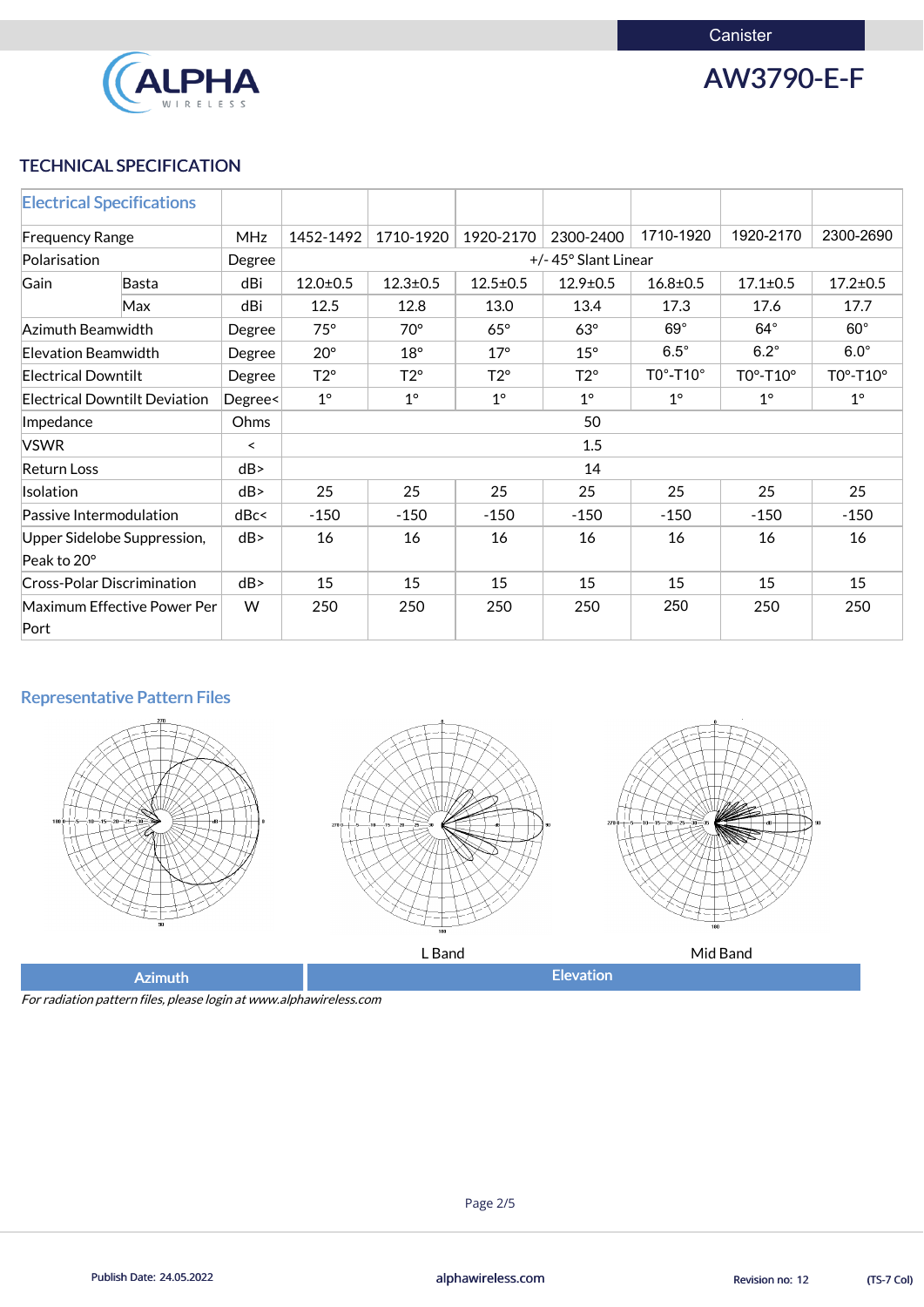

AW3790-E-F

# TECHNICAL SPECIFICATION

| <b>Mechanical Specifications</b>                |                      |                                                                                 |
|-------------------------------------------------|----------------------|---------------------------------------------------------------------------------|
| Dimensions                                      | $mm$ (in)            | $2300(90.6) \times 220(8.6) - (L \times \emptyset)$<br>(Including access hatch) |
| Packing Size (LxWxD)                            | $mm$ (in)            | 2500 (98.4) x 500 (20) x 590 (23)                                               |
| Net Weight (antenna)                            | kg (lb)              | 45 (99)                                                                         |
| Net Weight (mount)                              | kg (lb)              | <b>Flange Mount</b>                                                             |
| <b>Shipping Weight</b>                          | kg (lb)              | 75 (165)                                                                        |
| Connector Type (Female)                         |                      | $4.3 - 10$                                                                      |
| <b>Connector Position</b>                       |                      | <b>Bottom</b>                                                                   |
| Connector Quantity                              |                      | 12 x 4.3-10 (3 x 2 Ports of L-Band & 3 x 2                                      |
|                                                 |                      | Ports of Mid Band)                                                              |
| Windload Frontal (at Rated Wind Speed: 150km/h) | $N$ (lbf)            | 464 (104)                                                                       |
| Windload Lateral (at Rated Wind Speed: 150km/h) | $N$ (lbf)            | 464 (104)                                                                       |
| Survival Wind Speed                             | km/h (mph)           | 200(125)                                                                        |
| Radome Material                                 |                      | <b>UV Stabilised PVC</b>                                                        |
| Radome Colour                                   | <b>RAL</b>           | 7035 (light grey)                                                               |
| <b>Product Compliance Environmental</b>         |                      | <b>RoHS</b>                                                                     |
| Lightning Protection                            |                      | <b>DC Grounded</b>                                                              |
| Cold Temperature Survival                       | Celsius (Fahrenheit) | $-40(-40)$                                                                      |
| Hot Temperature Survival                        | Celsius (Fahrenheit) | $+70(158)$                                                                      |

# Array Layout and RET Information



|                |                                                      |  |                               | Configuration                                   |                                                          |
|----------------|------------------------------------------------------|--|-------------------------------|-------------------------------------------------|----------------------------------------------------------|
|                |                                                      |  |                               | 1452-2400 MHz                                   | One RET per array: Y1 x 3 Sectors                        |
| Y <sub>2</sub> |                                                      |  |                               | 1710-2690 MHz                                   | One RET per array: Y2 x 3 Sectors                        |
|                |                                                      |  |                               | <b>Total Quantity</b>                           | Six RET Motor Controllers                                |
|                | Array layout depicts one                             |  |                               | <b>Location and Interface</b>                   |                                                          |
|                |                                                      |  |                               | <b>RET Controller Location</b>                  | Inside antenna radome housing                            |
|                |                                                      |  |                               | <b>RET Interface</b>                            | Pair of AISG 8 Pin DIN connectors, one male, one female  |
| Y1             |                                                      |  |                               | <b>RET Interface Quantity</b>                   | Three pairs of AISG 8 Pin DIN connectors, one per sector |
|                | individual sector<br>Note: Coloured box sizes do     |  | <b>RET Interface Location</b> | On connector plate located at bottom of antenna |                                                          |
|                | not represent antenna sizes.                         |  | <b>Electrical</b>             |                                                 |                                                          |
|                | <b>RET</b><br>Frequency<br>Ports<br>ID<br><b>MHz</b> |  | Input Voltage                 | $10 - 30V$                                      |                                                          |
| Array          |                                                      |  |                               | Power Idle Mode                                 | < 1W                                                     |
| Y1             | $1 - 2$<br>1452 - 2400<br>1                          |  | <b>Power Active Mode</b>      | < 10W                                           |                                                          |
| Y2             | 1710 - 2690<br>2<br>$3 - 4$                          |  | Protocol                      | 3GPP / AISG 2.0                                 |                                                          |



Publish Date: 24.05.2022 **Exercise 20:03 Publish Date: 24.05.2022** CTS-7 Col)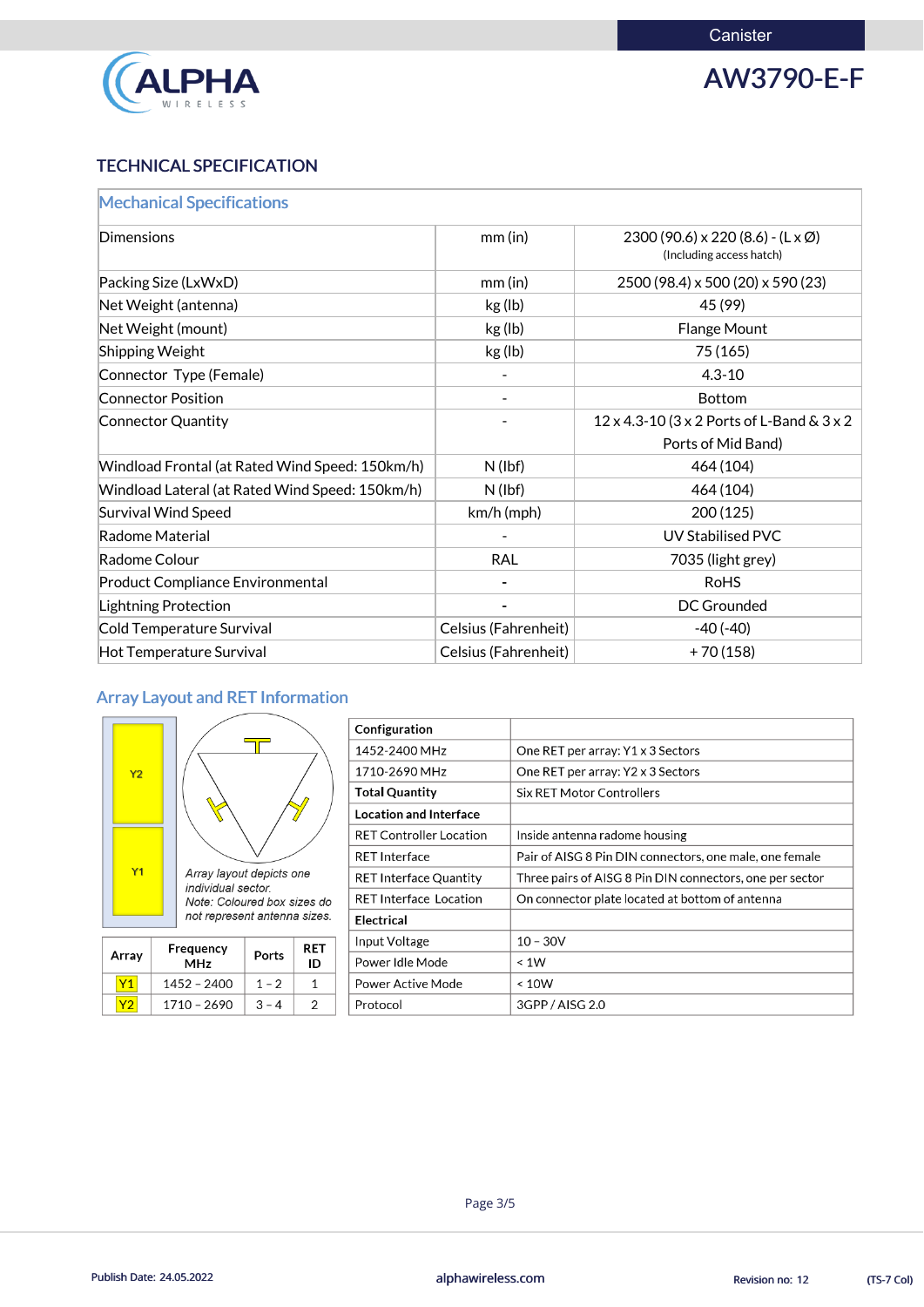**Canister** 



# AW3790-E-F

# TECHNICAL SPECIFICATION

## Mechanical Illustration

#### All measurements are in mm (in)









(TS-7 Col)

Page 4/5

Publish Date: 24.05.2022 **alphawireless.com** alphawireless.com Revision no: 12